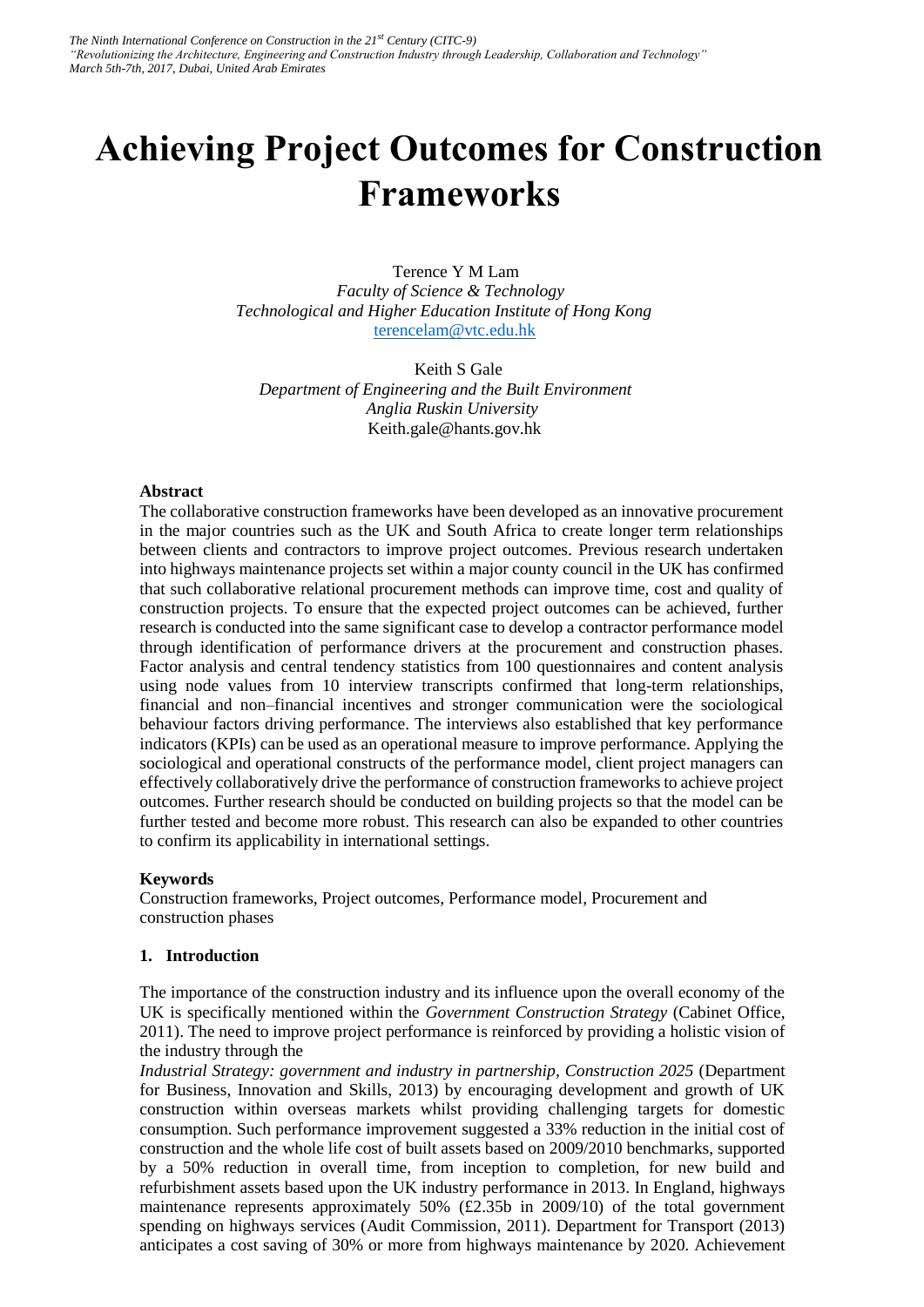of the efficiency targets requires a significant change from traditional procurement methods and in the way how construction projects are managed.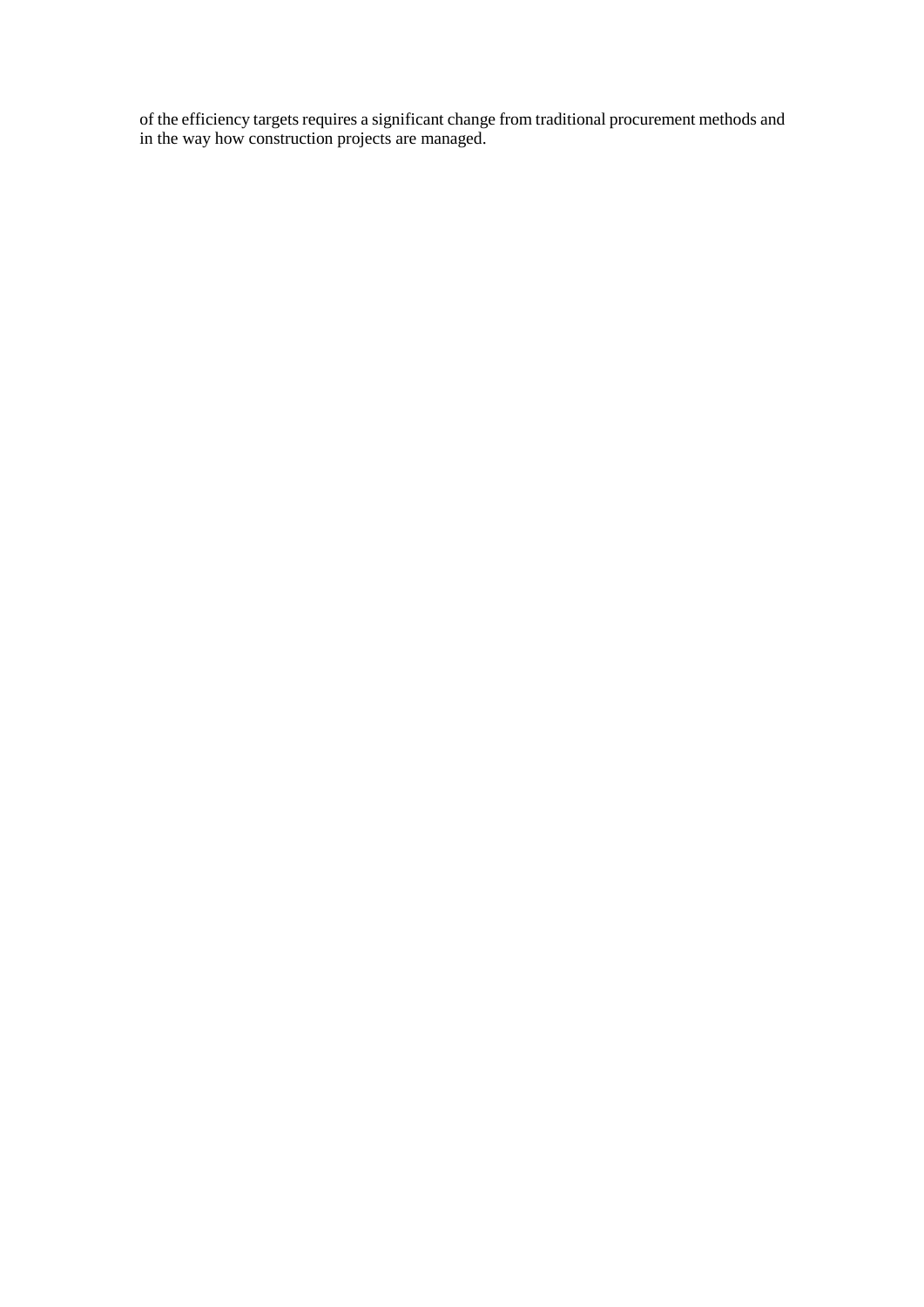Public sector frameworks were developed under EU Directive 2004/18/EC of the European Parliament for coordination of procedures for the award of public works contracts, public supply contracts and public service contracts. A prime objective of a framework is to provide stronger relationships through longer term arrangements using engagement with fewer contractors (Construction Excellence, 2009), providing alignment with initiatives suggested by Latham (1994) and Egan (1998). A framework agreement provides an overarching 'umbrella' contract where projects separated into individual 'work packages' procured at a call-off stage throughout the period of agreement. With public sector agreements, Public Contracts Regulations 2006, and EU Directive 2004/18/EC of the European Parliament of the Council of 31 March 2004 dictates that the maximum term of a framework agreement shall be four years in duration, unless strong exceptions can be demonstrated. The framework agreement is written to allow for a wide range of project characteristics and values as detailed specifications of individual projects are often not well defined at the outset date of the agreement. The majority of framework arrangements are between a client (or conjoined clients) and multiple suppliers.

Research into project performance outcomes (quality, time and cost parameters) of collaborative construction frameworks in terms of what and how improvement can be achieved is limited (Meng, 2012). A recent empirical work established, through a localised regional UK public sector case study, that significant improvements are possible in quality (lower defects upon completion and higher health and safety standards during construction), time (substantial number of projects finished on time) and cost (significant number of interim payments agreed within 5% of value and hence minimum claims) for highways maintenance projects through the use of framework agreements (Lam and Gale, 2014). It was suggested further research should be conducted to investigate the causation of such performance improvement, although construction frameworks are currently adopted as an innovative procurement in major countries like the UK and South Africa. Other research also suggests that the influence of chosen procurement and engagement method together with conditions of contract may have impact on project outcomes (Forgues and Koskerla, 2008; Koskinen, 2009). Existing research primarily focuses on project outcomes rather than performance influences. This research aims to build upon published studies to develop a performance model for managing construction frameworks to achieve project outcomes through identification of performance drivers at procurement and construction phases, using empirical evidence from highway maintenance projects.

#### **2. Organisational behaviour drivers initiated at the procurement phase**

The link between organisational culture and productivity/performance is well established, being supported by a substantial number of studies from the field of socio-psychological investigation into teams and groups. Recent research places a progressive stratification of interaction between group culture, group behaviour and group performance. Tellis *et al*., (2009) concluded that culture drives behaviour for groups at a cognitive level using standard procedures following Zhang and Liu's (2006) 'culture – effectiveness' model where culture provides motivated behaviour in order to increase performance with Chinese contractors. In light of such studies Walker (2011) warned 'research on the impact of culture on organizational performance is mixed' and although cited examples from a range across the cultural spectrum, no definitive conclusions were reached. Nonetheless, a review of the published literature places behaviours as a driver for group performance and in reflection of this organisational behaviour forms the sociological drivers for performance.

A literature review of collaborative centric performance based groups identified characteristics that contributed positive results in outcomes with construction projects (Katzenbach, 2000). Ten significant characteristics identified by Katzenbach were reaffirmed by Akdemir, *et al*., (2010) who ranked 26 characteristics into the most effective ten behaviours. The ten behaviours are collated in Table 1 and supported by other discrete research references. Traditional behaviour theory directly linked performance to financial payment (Taylor, 1914) where human production is proportional against pecuniary gain. Mayo (1949) and Dennison (1925) held similar views by recognising significant influences on groups caused through long term relationships and the fear of unemployment. It was proposed that removing the fear of unpredictable employment allowed the utilisation of affirmative forces of pride (satisfaction), team spirit and loyalty (relationships), and emulation (group motivation and incentives) (Dennison, 1925). This was reinforced by further studies (Dennison, 1931) where influence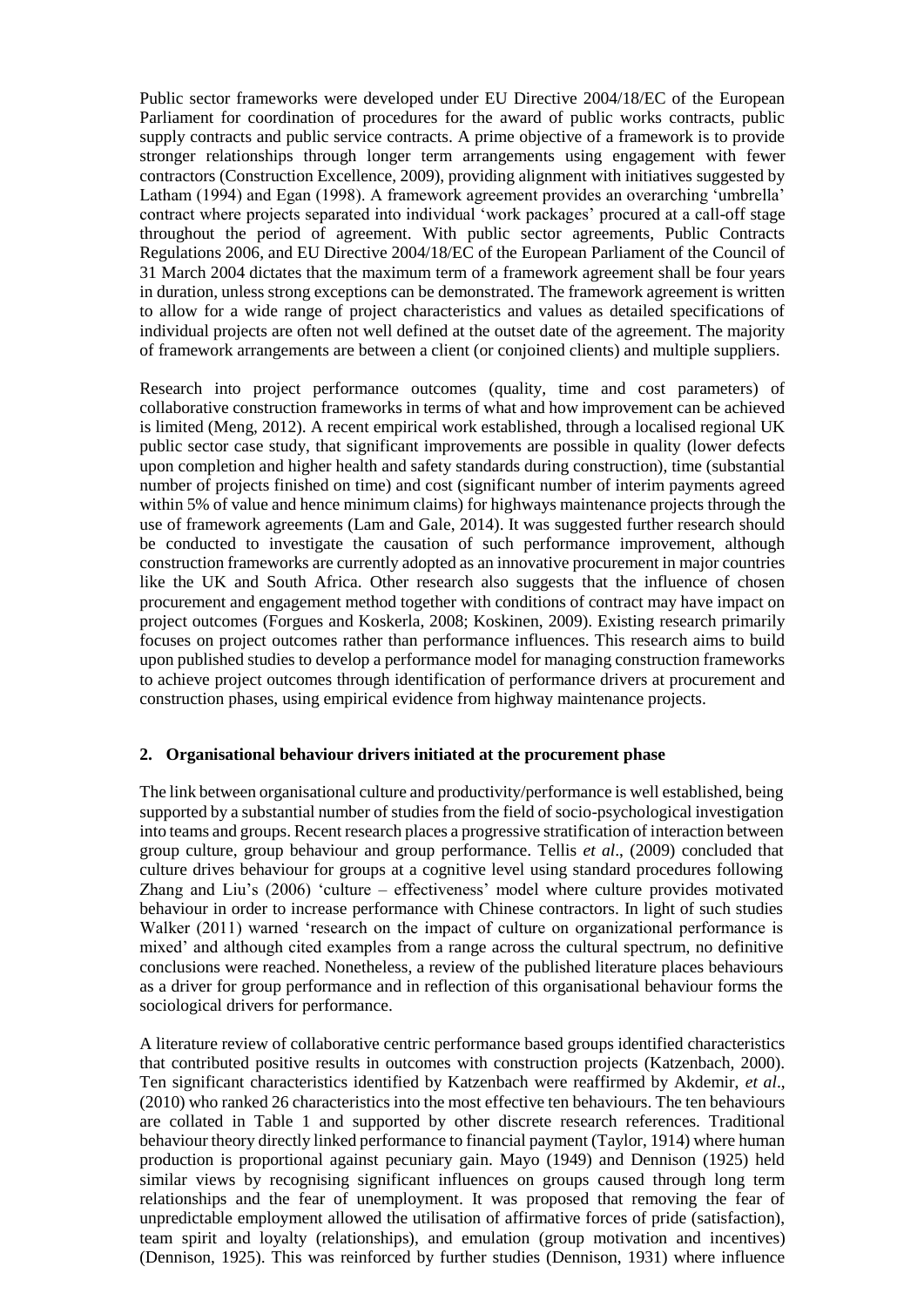upon output performance required an intrinsic mix of non-financial incentives, satisfaction, motivation and economic incentive. Proviso to Dennison's conclusions was the essential presence of a long term strong relationship between group members. Traditional group behaviours of motivation, satisfaction, relationship and incentives suggested by Mayo and Dennison are explored by more recent contemporary behaviour research topics of motivation, trust, culture and power (Walker, 2011).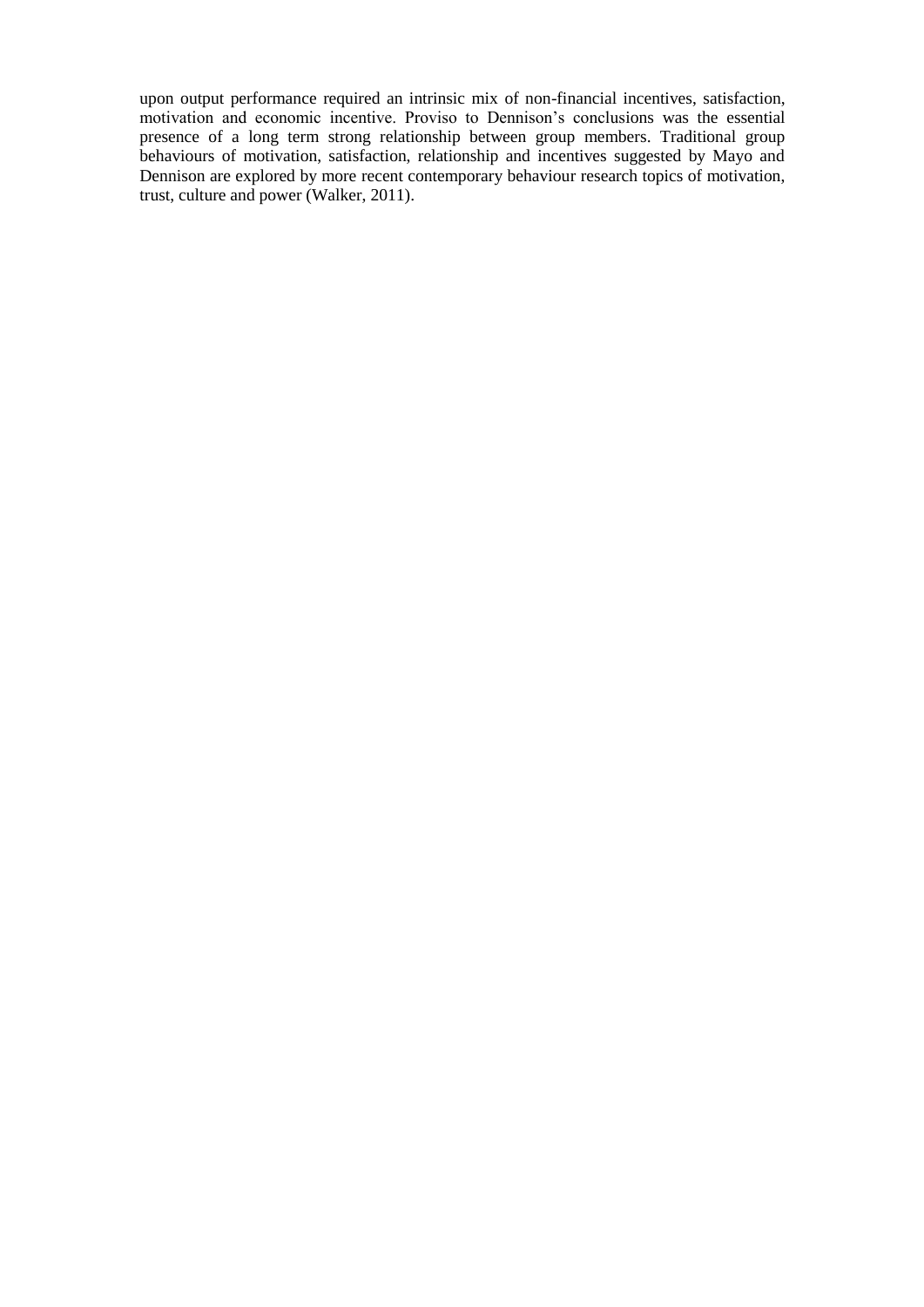| <b>Behaviour</b>              | <b>Emphasis</b>                                                                          | Literature source reference     |  |
|-------------------------------|------------------------------------------------------------------------------------------|---------------------------------|--|
| Communication                 | Improved communication enables groups to raise<br>performance level                      | Greenberg and Baron (2003)      |  |
| Trust and confidence          | Distribution of fairness with group participants                                         | Culver (2001)                   |  |
| Empowerment                   | Decision making process delegated to individuals                                         | Green (2002)                    |  |
| Effective incentive<br>system | Non-financial and financial reward methods                                               | Eriksen (2001)                  |  |
| Diversity                     | Mixture of group participants and geographic<br>locations                                | Milakovich and Gordon<br>(2001) |  |
| Motivation                    | Practice of providing purpose and direction to<br>behaviour                              | Greenberg and Baron (2003)      |  |
| Knowledge transfer            | Tacit knowledge shared between group<br>participants                                     | Keskin (2005)                   |  |
| Relationships                 | Breaking down barriers and focussing upon group<br>rather than individual outcomes       | McCann (2004)                   |  |
| Satisfaction                  | Achievement of group goal setting                                                        | Fischman, et al. (2004)         |  |
| Decision making               | Critical thinking and conflict resolution skills<br>required for ethical decision making | Fischman, et al. (2004)         |  |

**Table 1: Ten most significant group behaviours**

#### **3. Operational contract measures used at the construction phase**

Within the construction industry additional monetary payments to encourage increased output set against out-turn productivity targets has historically been a popular method of incentive. Studies concerning use of incentive methods for operatives (trades people) confirmed financial benefits to contractors – those operating bonus schemes for operatives achieved higher levels of productivity per unit cost when compared with those contractors that did not (Reiners and Broughton, 1953). Other incentive mechanisms rather than direct proportional financial payment have also been investigated. Fleming (1967) concluded that productivity improvement in house building projects could be achieved by use of contract procedures that matched supplier capability rather than overstretching the sub-contract supply chain. An amalgamation of incentive mechanisms at overall construction management level was suggested by Bresnen and Marshall (2000) who proposed that financial incentives coupled with advanced contracting methods could improve both commitment and motivation within projects. Although financial incentives predominate, incentivisation between and within organisations may also operate at a socio-psychological level. The use of collaborative working, such as within framework agreements, often involves commitment from suppliers throughout the supply chain without reciprocal guarantees of work from clients (Hughes *et al.,* 2006) – and yet these arrangements encourage strong motivation through continued relationships.

Within the fields of generalised sector non-specific project management a wide variety of measures are used to describe outcomes of a project and input characteristics that affect outcomes (Banker *et al.*, 1984). Traditionally research into success with construction projects has focussed upon three outcomes – cost, quality and time (Belassi and Tukel, 1996). As projects have become more complex and clients demand more sophisticated, additional outcomes that add value such as long term sustainable development, environmental impact and reliability with use are placed to the fore (Chan and Chan, 2004; Harty 2008). The construction industry, through innovation and success with complex headline projects (Olympic Village London 2012, Heathrow Terminal 5 and the like) has received interest from academics and practitioners regarding the change in perception from what was hitherto considered a 'low tech' sector.

In reflection of the research into critical success factors a constructive approach is taken from measures undertaken to identify a clients' perception of success. Kerzner (2001) reconfirmed previous studies of a client's 'iron triangle' of cost quality and time as critical success factors of project success. The case study used for this research used additional critical success factors' reflecting the connection between a safe work environment and productivity (health, safety and welfare provisions) but essence of the performance model is focussed toward the holistic operation rather than individual factors. To this end the interaction of performance outcomes and reward systems is considered the driver of good performance. This view is supported through studies conducted by Tang *et al.,* (2006) which recognised the correlation between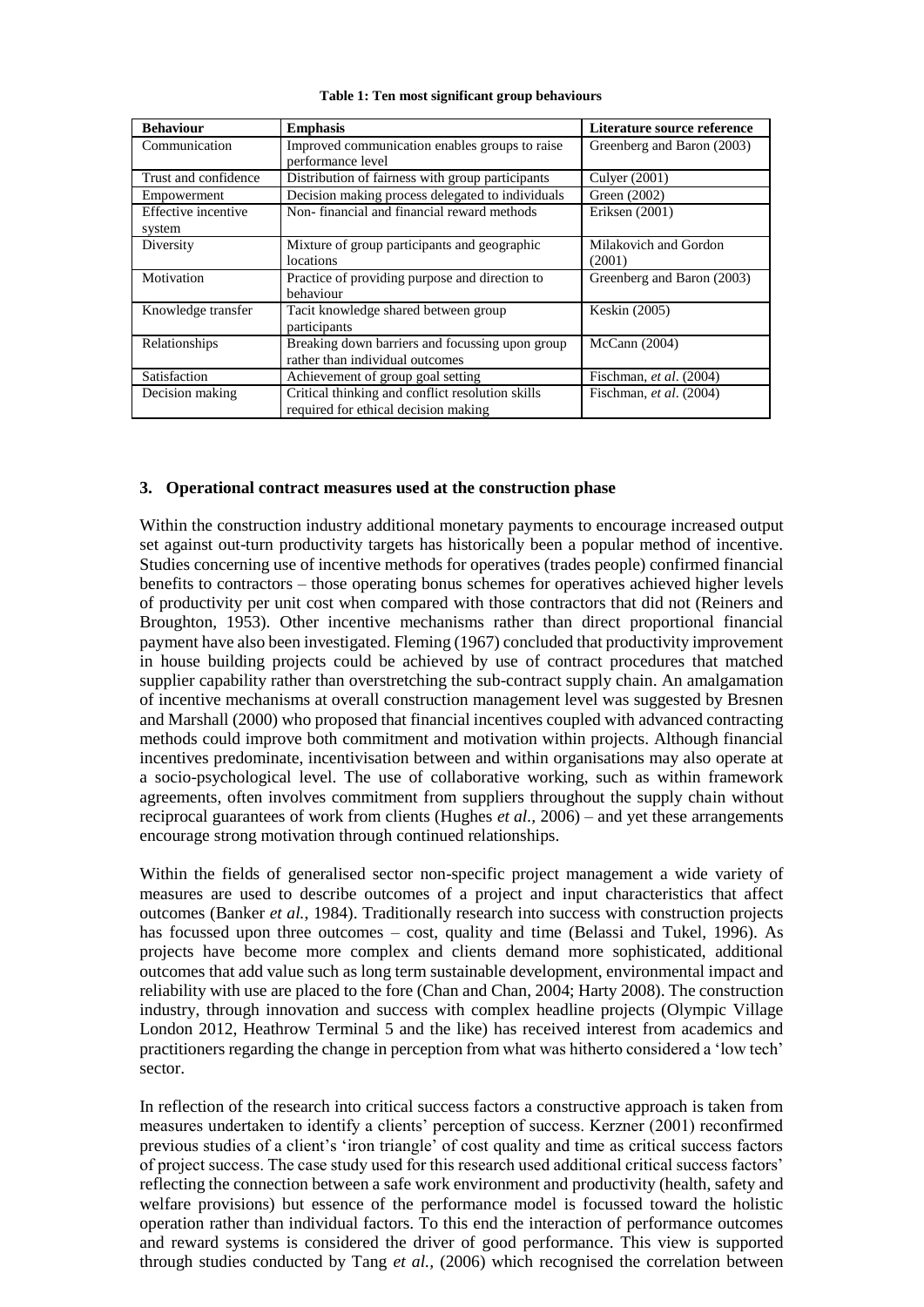direct collaborative tools and collaborative project success. Such operational models are also identified through cooperative procurement in Sweden (Pesamaa, 2009) where performance is rewarded through incentivised mechanisms.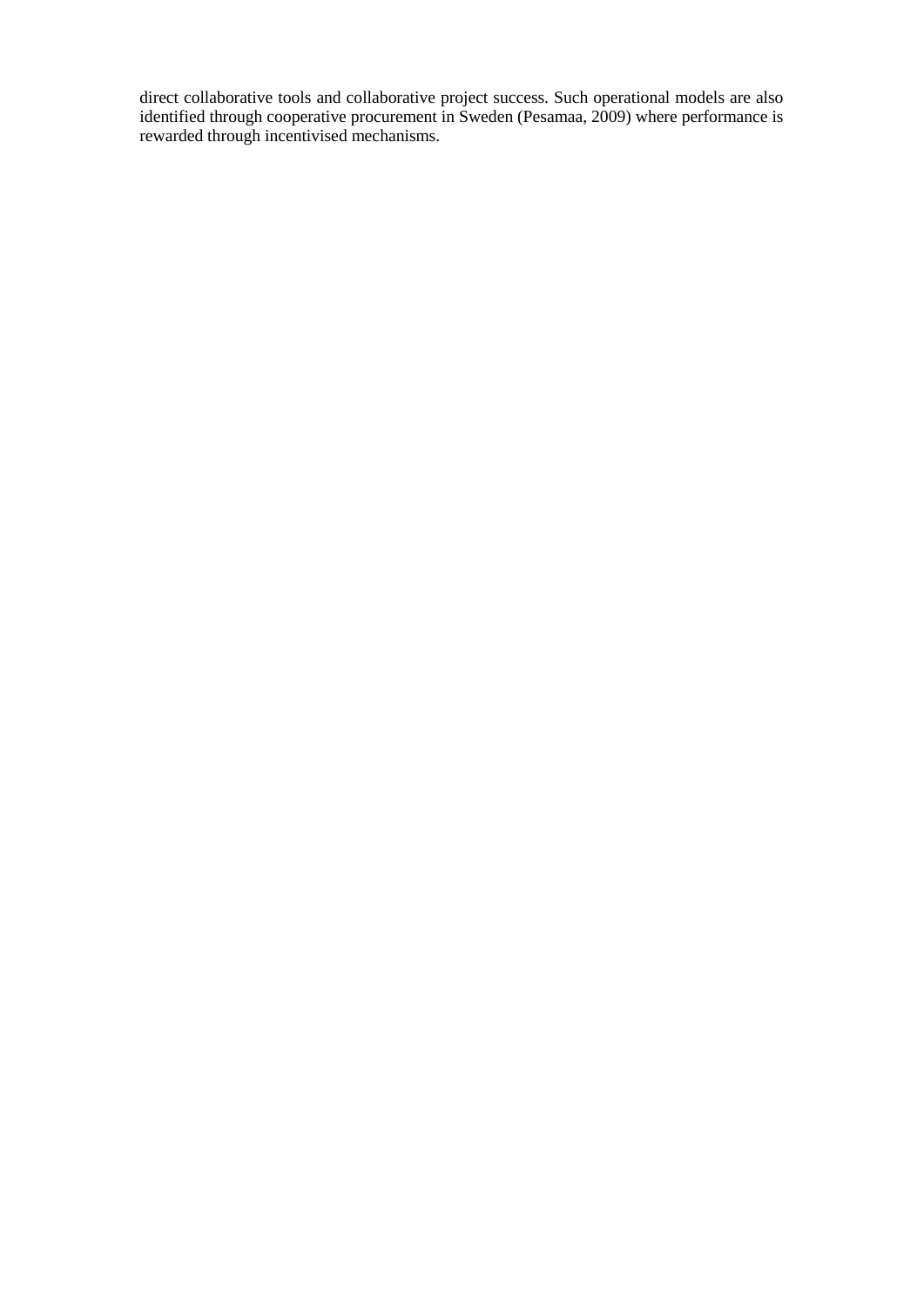Five critical success factors were used within the case study to as operational metrics to measure project outcomes. The framework contractors received marks according to the criteria and measures identified in Table 2.

| <b>Critical</b>       | <b>Element</b>                            | <b>Measure</b> | <b>Metric</b>                                                                                                                                   |
|-----------------------|-------------------------------------------|----------------|-------------------------------------------------------------------------------------------------------------------------------------------------|
| <b>Success Factor</b> |                                           |                |                                                                                                                                                 |
| CSF <sub>1</sub> A    | Starting on time                          | Time scale     | Proportional<br>- 100 for starting on the contractual<br>date and a sliding scale where started late                                            |
| CSF <sub>1</sub> B    | Finishing on time                         | Time scale     | - 100 for finishing on the contractual<br>Proportional<br>date and a sliding scale where finished late                                          |
| C <sub>SF2</sub>      | Accuracy of payments                      | Cost           | - 100 for a payment submitted within<br>Proportional<br>5% of certified value and then on a sliding scale<br>where payment values are different |
| C <sub>SE3</sub>      | Right first time                          | <b>Ouality</b> | Projects completed without defects – binary result –<br>yes $100$ , no $0$                                                                      |
| CSF4                  | Health, safety and<br>welfare inspections | Quality        | Proportional – percentage of inspections meeting<br>minimum criteria                                                                            |

**Table 2: Operational metric critical success factors as project outcomes**

The reward system placed within the operational construct of the performance model consisted of a graded composite aggregation from results. Depending upon aggregated values, contractors are placed into one of three zones – red  $(0-24)$ , amber  $(25-75)$  or green  $(76-100)$ . The zone positions are used for tender assessment purposes for a succeeding three month period where a green zone supplier will gain a 10% advantage in tender assessment score (10% reduction adjustment on the tender bid), an amber zone supplier receives neutral tender assessment (no adjustment on the tender bid) and a red zone supplier has a 10% disadvantage in tender assessment score (10% addition adjustment on the tender bid). The lowest adjusted tender bid will win the contract, although the submitted tender sum remains for acceptance into a contract. These results offer a financial advantage or disadvantage for each supplier according to objective and measured past performance that is be used in the selection of suppliers for future projects.

Operation of such incentive based financial systems used to facilitate project performance follow propositions made by Bayliss *et al.* (2004) and Tang *et al.* (2006). The key performance indicators (KPIs) / metrics are displayed as an operational construct within the performance model.

# **4. Hypothetical performance model**

Based on sociological group performance theories and performance management theories, a performance management model is proposed in Figure 1, comprising a **sociological construct** developed from group performance theories consisting of ten identified behaviours placed in a construction industry context, and an **operational construct** developed from performance management theories related toward measurement and operation of KPIs which are linked to reward systems.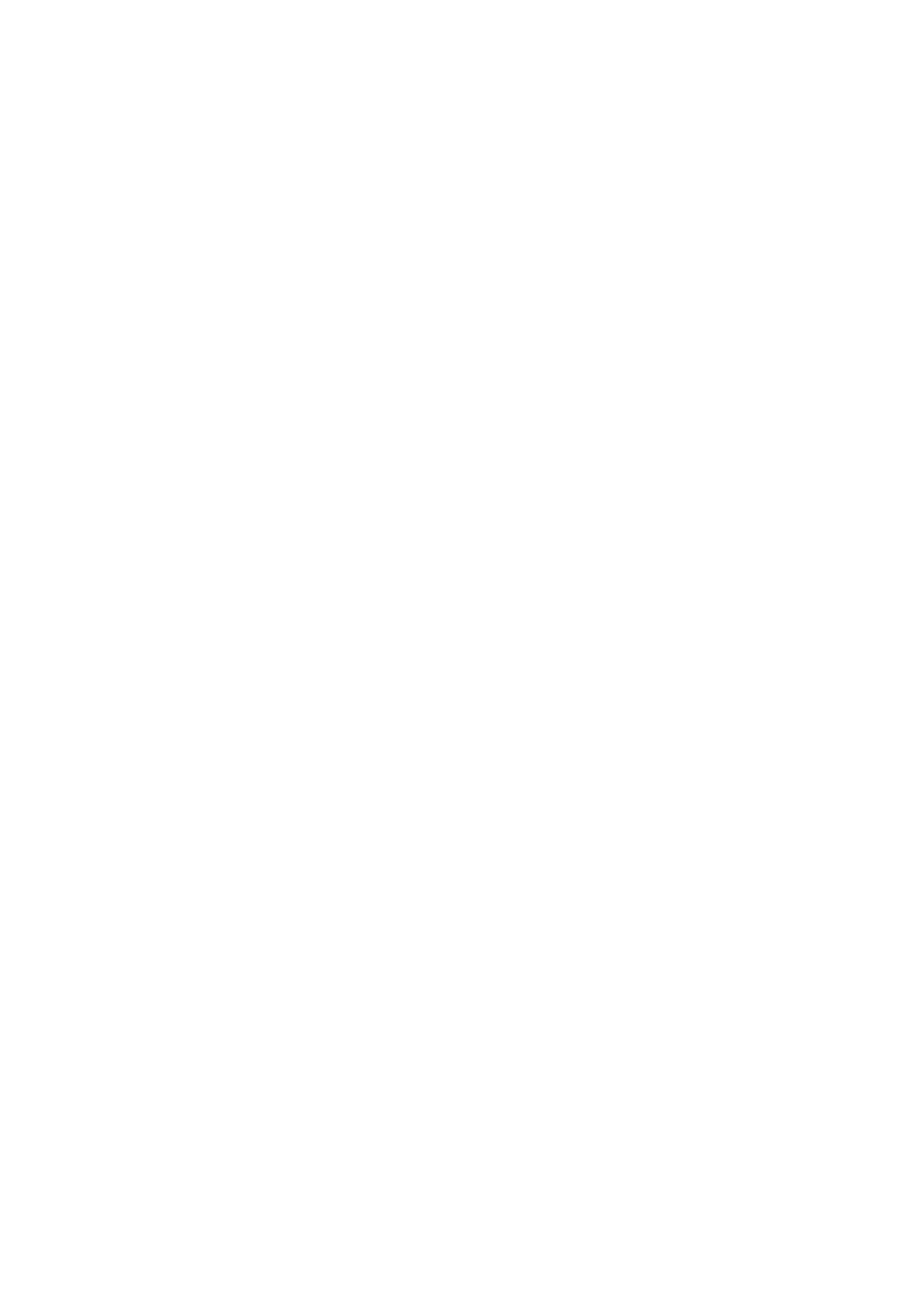

**Figure 1: Hypothetical Performance Model for Construction Frameworks**

#### 5. **Research methods**

This research is set within a paradigm of a 'single case study' in order to explore data and information relevant for a public sector organisation. In construction management disciplines case studies can provide data of highest quality and depth (Wineburg, 1997). The chosen organisation is a major county council with sufficient economic mass ( $> \pounds 1Bn$  annual turnover) and also has a continuous requirement for construction industry products in delivery of its statutory duties. The organisation also directly employs more than 100 qualified staff, such as engineers and quantity surveyors, with the management of projects allowing access to views from practitioners allied to the construction professions. Within the case study, the following source data is available:

A pilot study with 20 practitioners to gauge initial results through *a priori* investigation and ascertain if the sociological construct arrived from examination of published literature provided a basis for further enquiry.

A quantitative questionnaire survey conducted with 100 practitioners (out of an estimated population of 180; 55.6% sample size) from public sector employees and private sector framework contractors. These are very high results that meet the 'rule of thumb technique' suggested by Neuman (1994) of 30% minimum sample size for populations under 1000.

In-depth semi-structured interviews with 10 practitioners (5.6% sample size) experienced in both framework and traditional discrete projects. Mintzberg (1979) points out that '*we uncover all kinds of relationships in our hard data, but it is only through the use of this soft data that we are able to explain them*'.

Factor analysis and central tendency statistics from the 'questionnaires' and qualitative content analysis using node values from the 'interview transcripts' to validate and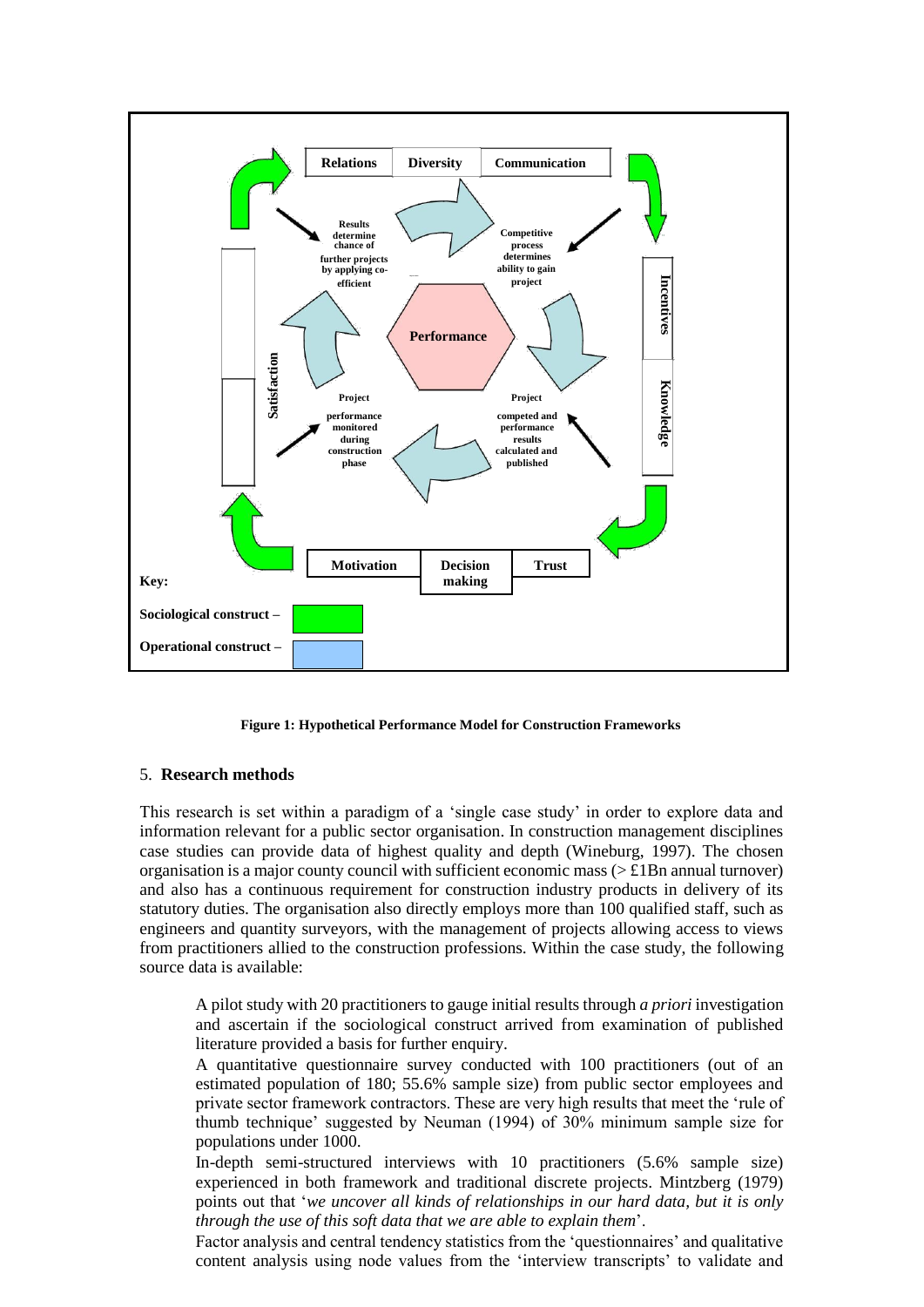explain sociological behaviour factors and operational performance measures.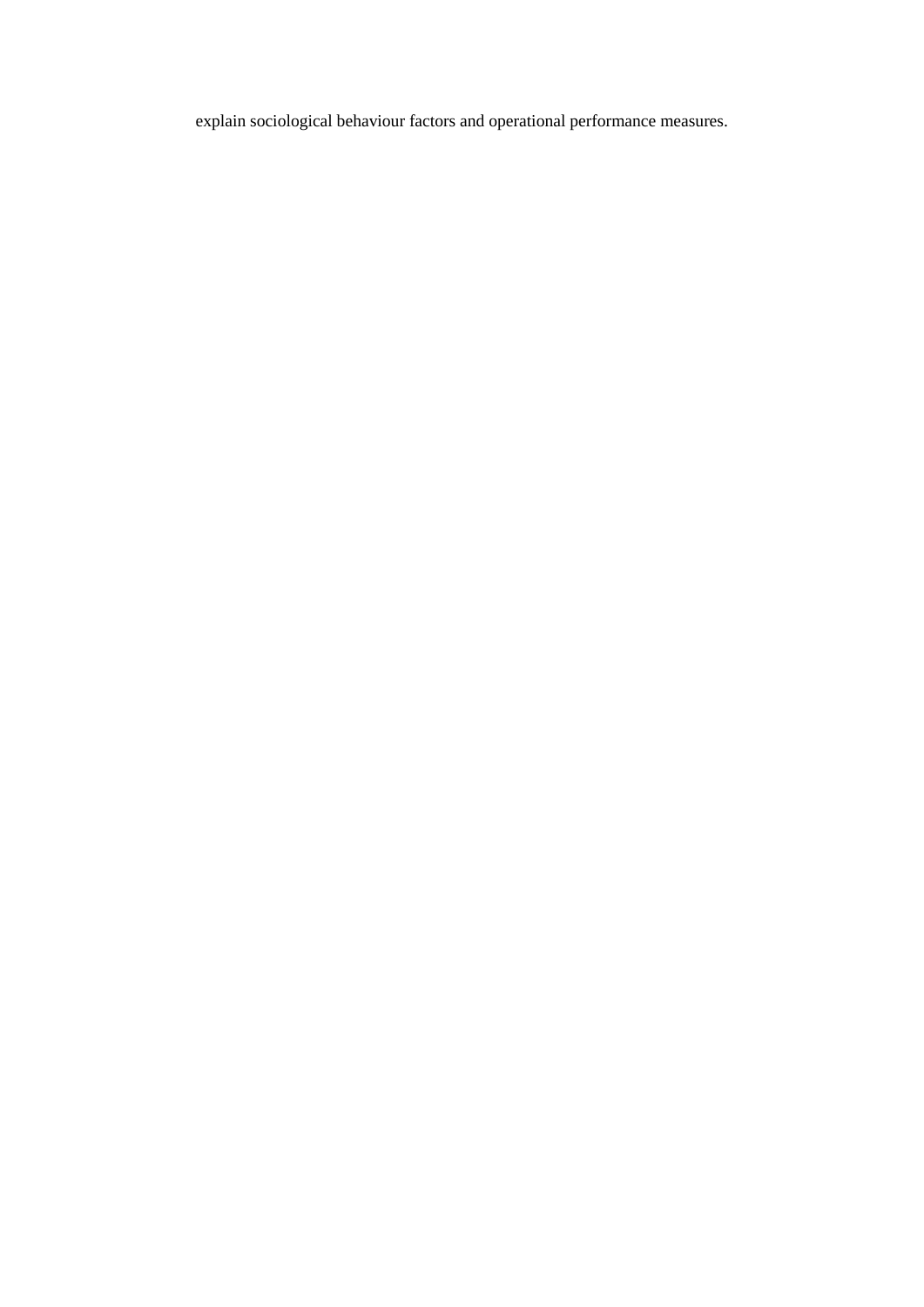Use of quantitative and qualitative approaches in tandem to test the sociological and operational constructs of the proposed performance model can provide objectivity, generalisation and authenticity to the research (Raftery *et al.,* 1998).

#### **Findings and discussion**  $\Box$

### **6.1 Pilot study results**

The operational construct using metrics and performance zone was operated for a 24 month period (8 consecutive 3 month performance periods) to gather project success index results and establish the incentive mechanism. During this period the significant group behaviour factors were subjected to a pilot study involving 20 participants. Confidence with results from the pilot study confirmed recognition of the same ten behaviours identified from research into characteristics of high performance organisations (Akdemir *et al*., 2010). This pilot study with participants also identified four group behaviours as the most effective performance drivers, placed in order of preference of participants are relationships (15), satisfaction (13), incentives (12) and motivation (11). The results allowed construction of a research questionnaire for issue to case study participants.

## **6.2 Questionnaire survey: central tendency statistics**

As a conformational check to the factor analysis, the ten behaviour characteristics tested though responses from participants were subjected to a measure of central tendency using a mean score. For this check, responses were assigned a ranking against participant responses for a Likert (1932) scale between 1 and 5 to the manipulated values in Table 3.

| Predominant sociological behaviour<br>factor | <b>Mean Score</b> | Rank |
|----------------------------------------------|-------------------|------|
| Relationships (long term)                    | 3.92              |      |
| Communication                                | 3.49              | 2    |
| Decision making                              | 3.25              |      |
| Knowledge transfer                           | 3.25              | 7    |
| Incentives                                   | 3.30              |      |
| Trust                                        | 3.35              | 3    |
| Empowerment                                  | 2.31              | 10   |
| Diversity                                    | 3.21              | 9    |
| Satisfaction                                 | 3.26              |      |
| Motivation                                   | 3.30              |      |

**Table 3: Measure of central tendency for the ten behaviours**

The central tendency results provide an indication of the most significant group behaviour characteristics with which to explore in greater detail. Participants do indicate that relationships are of prime importance with successive ordered ranking on communication, trust, motivation and incentives. Although measures of central tendency represent an approximate method of analysis, further examination through factor analysis was used to identify the underlying trends.

### **6.3 Questionnaire survey: factor analysis results**

Responses from participants to questions regarding ten behaviours for successful group performance included within the questionnaire were subject to an examination of suitability for factor analysis. Inspection of the correlation matrix revealed a significant number of coefficients above 0.3 (68 out of 100). The KMO value was 0.861 and Bartlett's test reached statistical significance supporting use of data for factor analysis. Eigenvalues exceeded 1 for two components, explaining 42.7% and 10.5% of the variance respectively. An inspection of the scree plot revealed a break after the second component.

To aid with interpretation of the two components, Varimax rotation was performed and showed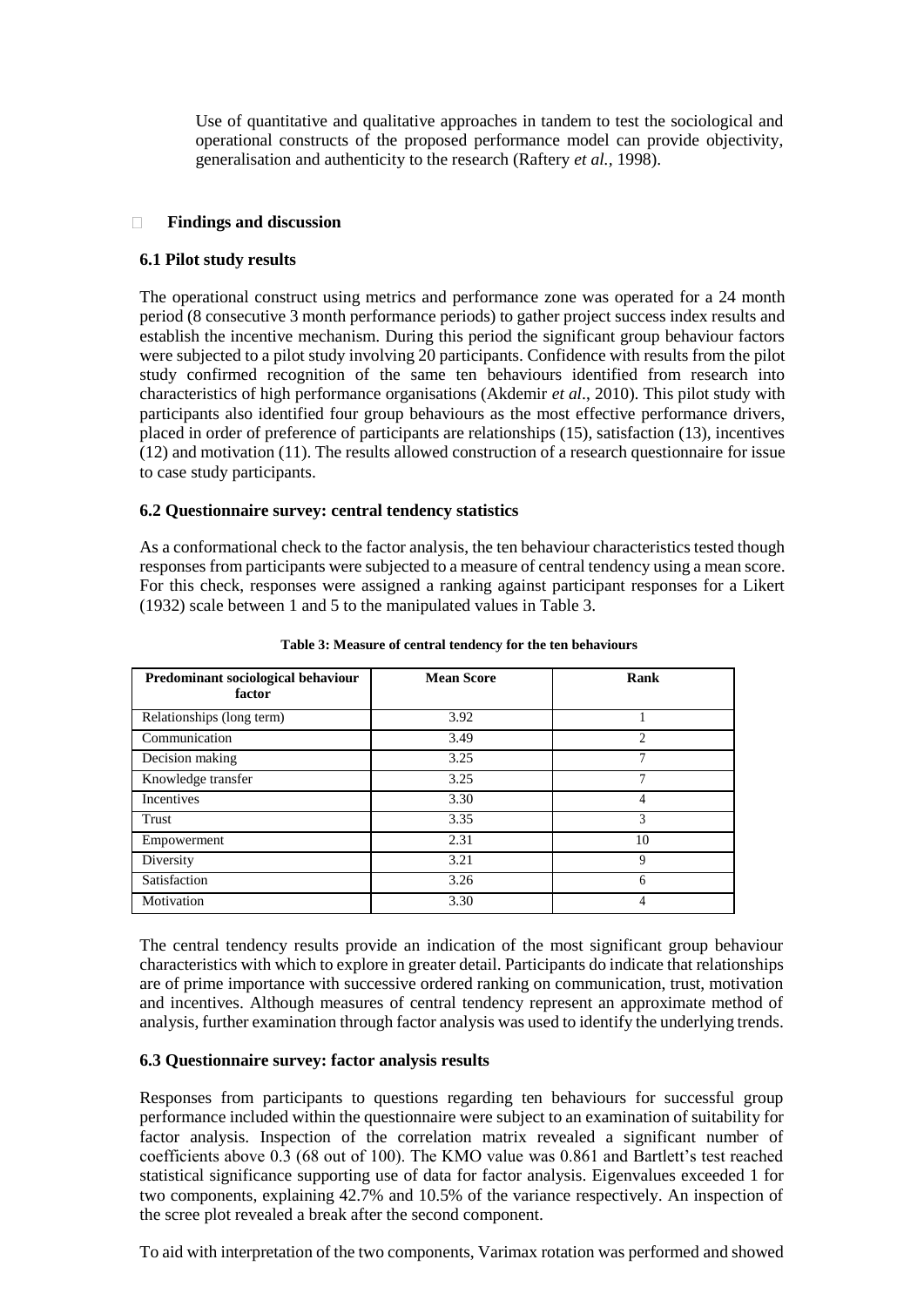six strong loadings with three cross loadings. The strongest values loaded substantially on one component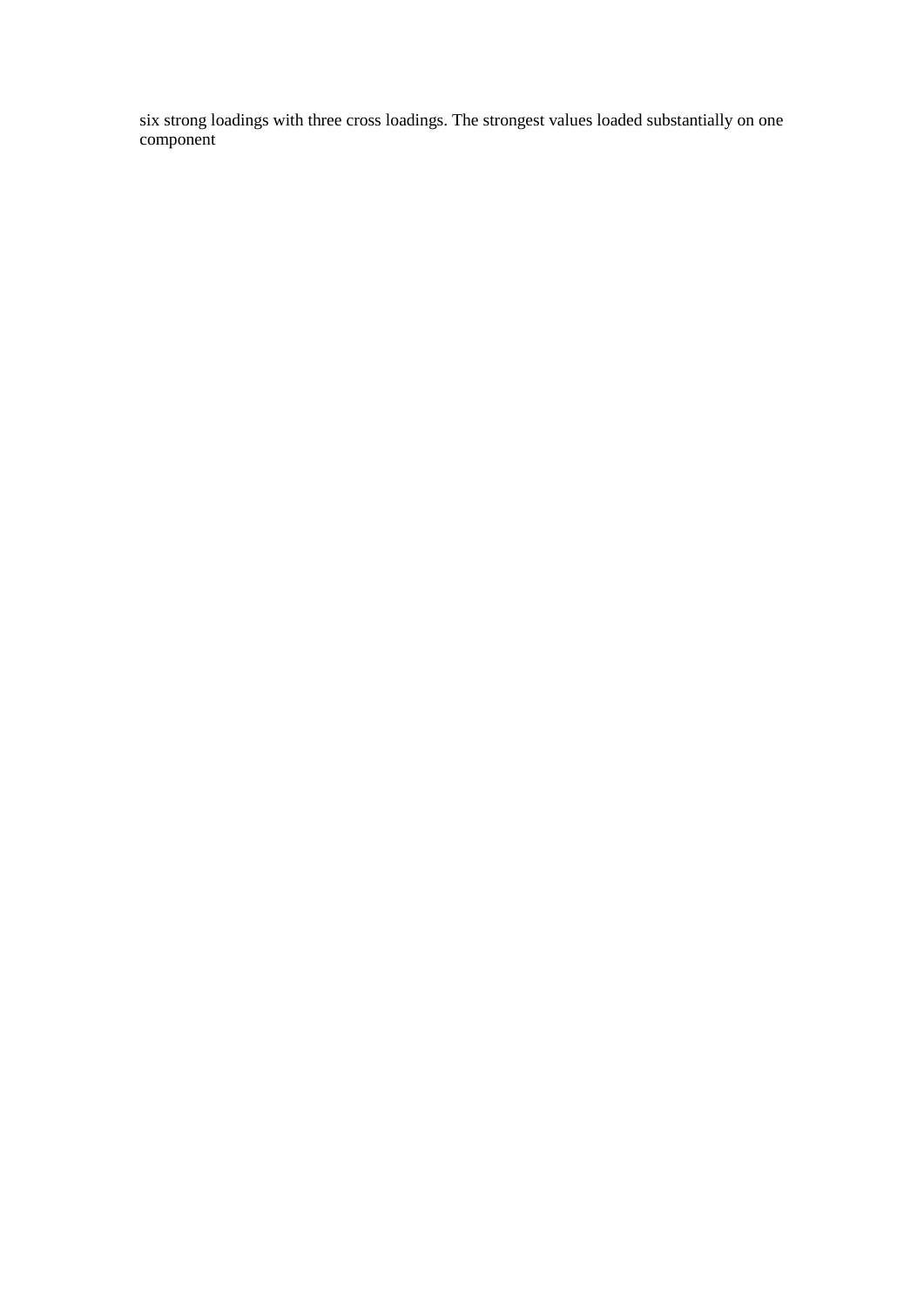in which incentive, decision making, relationships, trust, knowledge transfer and motivation have a factor loading of greater than 0.6. The two component solution explained a total of 53.2% of the variance, with component 1 contributing 33.9% and component 2 contributing 19.2%.

#### **6.4 Qualitative interviews: content analysis results**

Qualitative methods selected for analysis of interview transcripts comprised word frequency, node theme classification and meta-synthesis in order to elicit individual participant statements and these are aggregated into group views. Interpolation of the aggregated group views are designed to represent predominant views of the sociological group class provided that saturation has occurred (Guest *et al*., 2006). Aggregated coding results synthesised into a structured node tree displayed commonalty with clusters allowing group views to be summarised. The thematic meta-synthesis analysis was used to uncover an interrelated number of key results (or themes) that can be placed according to frequency into a hierarchal structure. Aggregation of results allows strength of a theme to be measured within the sociological group, where higher values represent stronger affirmation to that theme. The most significant theme concerned relationships, where successful ones improve performance and is operated through incentives (either financial or psychological). The performance node also includes operation of KPIs as part of performance measures. A sub-node to relationships is communication – where aggregated responses had values in excess of 50 for operational factors with contracts (measurement process) and frameworks (performance process). Sociological behaviour was recognised as being more effective than financial rewards as suggested by Thibaut and Kelly (1959) in The Social Psychology of Groups and expanded through a general independence theory by Rusbult, *et al.* (1998). The case study interview results align with this published research as participants recognise satisfaction of sociological needs and rewards more readily through framework arrangements when contrasted with discrete methods.

During interviews with selected participants a number of themes emerged and were recognised as interrelated. The following is a summary of practitioners own views, which confirm the significant sociological and operational factors and explain how they drive project outcomes within the framework project organisation.

{Sociological factors} …encourage a stronger and a closer relationship because you are participating together and as a result you create more common goals and have a key working approach

- {Sociological factors afford} …better communication and that's more likely to happen in a framework because of the strong relationships
- {Operational factors} …are rewarded with incentives from performance and they are benefiting from that

{Operational factors} …enable both sides to look at historical performance data related to the project to identify where the client team and the contractor team members need to improve.

Reflective analysis of the model indicates a strong association of performance with each significant element. The operational construct relied upon use of KPIs to measure project outcomes where successful projects could place suppliers for selection of a future project by use of a marginal incentive system related to price and quality assessment. Operation of the construct gave a measurable improvement in project performance outcomes on the projects contained in the case study and this investigation formed a separate research paper (Lam and Gale, 2014). The operational construct of the performance model operates in the manner proposed and in the sequence anticipated. In partial explanation and allied to the Hawthorne studies (Mayo, 1949) the process of measurement and desire to compete appears to provide a strong driver to performance improvement. As participants state:

'...the fact that our performance is being monitored and that monitoring of our performance contributes to our future ability, or not, to secure more work, ...raises the priority to make the customer that bit more important..'.

'... if you're going to be measured on something it becomes a greater priority for you'.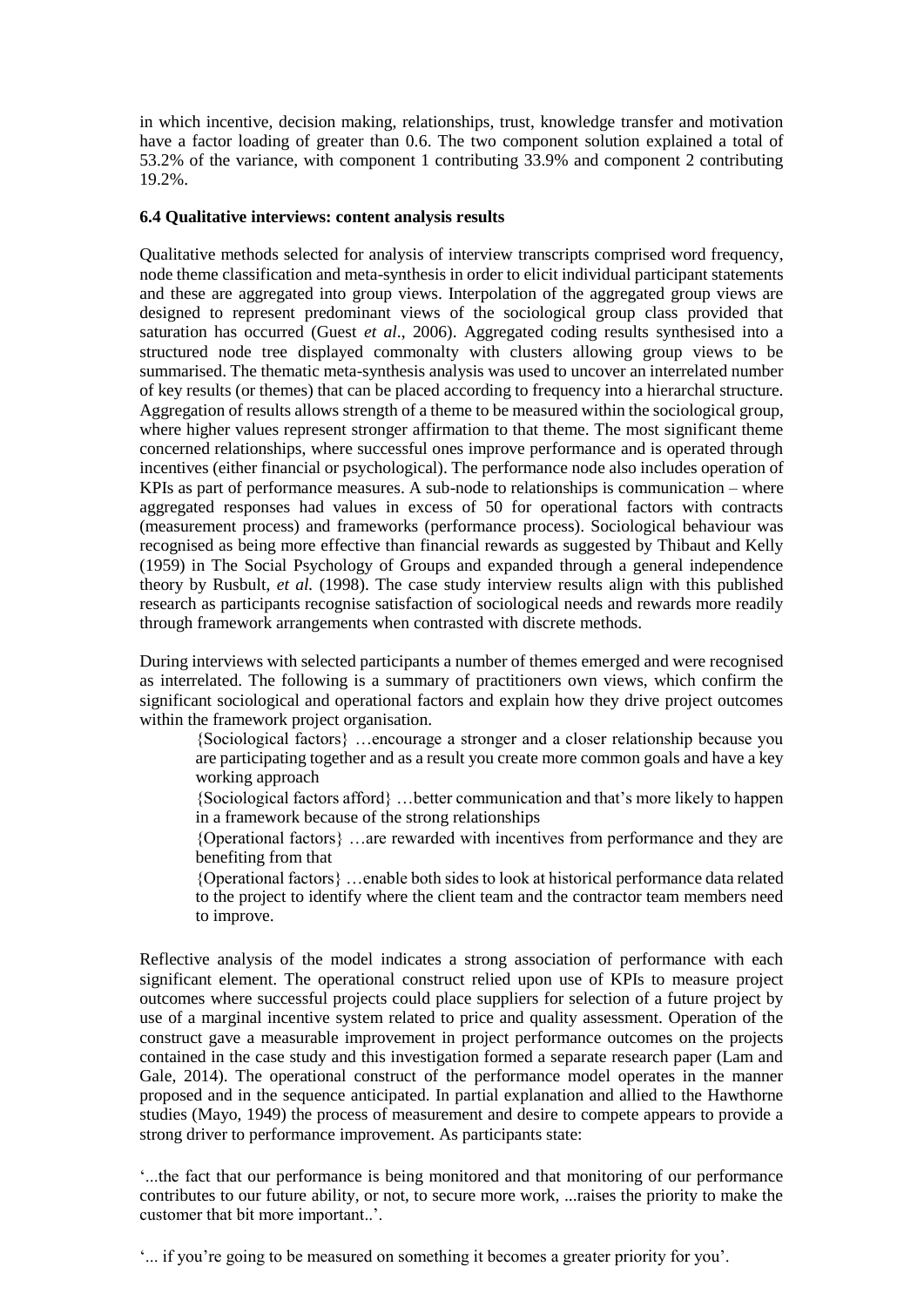'... in the public eye with performance data being published ... they will stick to something ..'. Within the generalised view, individual components – described by practitioners through their own words in response to interview questions – provided a significant awareness of the drivers of performance. The extent of this is perhaps surprising given the traditional conservative views of the construction industry (Davies, 2008) and realisation that case study participants had less than three years experience of framework agreements at the time of interview. Coupled with a natural resistance to organisational change proposed by Smollen (2011), the strength of results and engagement of participants with drivers of performance is somewhat significant.

#### **6.5 Summation of qualitative and quantitative data**

Analysis from factor analysis results provided a significant component with high factor loadings for incentives, decision making, relationships, trust and knowledge transfer. The factor, labelled duration, required a continuance of passage of time with which to gain performance outcomes. A measure of central tendency found three behaviours (relationships, trust and incentive) that aligned with strong factor loadings. Nodal aggregated values taken from interviews provide that relationships, communication and incentives are the most repeated themes. The combination of questionnaire and factor analyses (quantitative evaluation) and interview analysis (nodal aggregation) provides a comprehensive and compelling view of group views which confirm that relationships, communications and incentives as key components of sociological group themes. All the results are summarised in Table 4.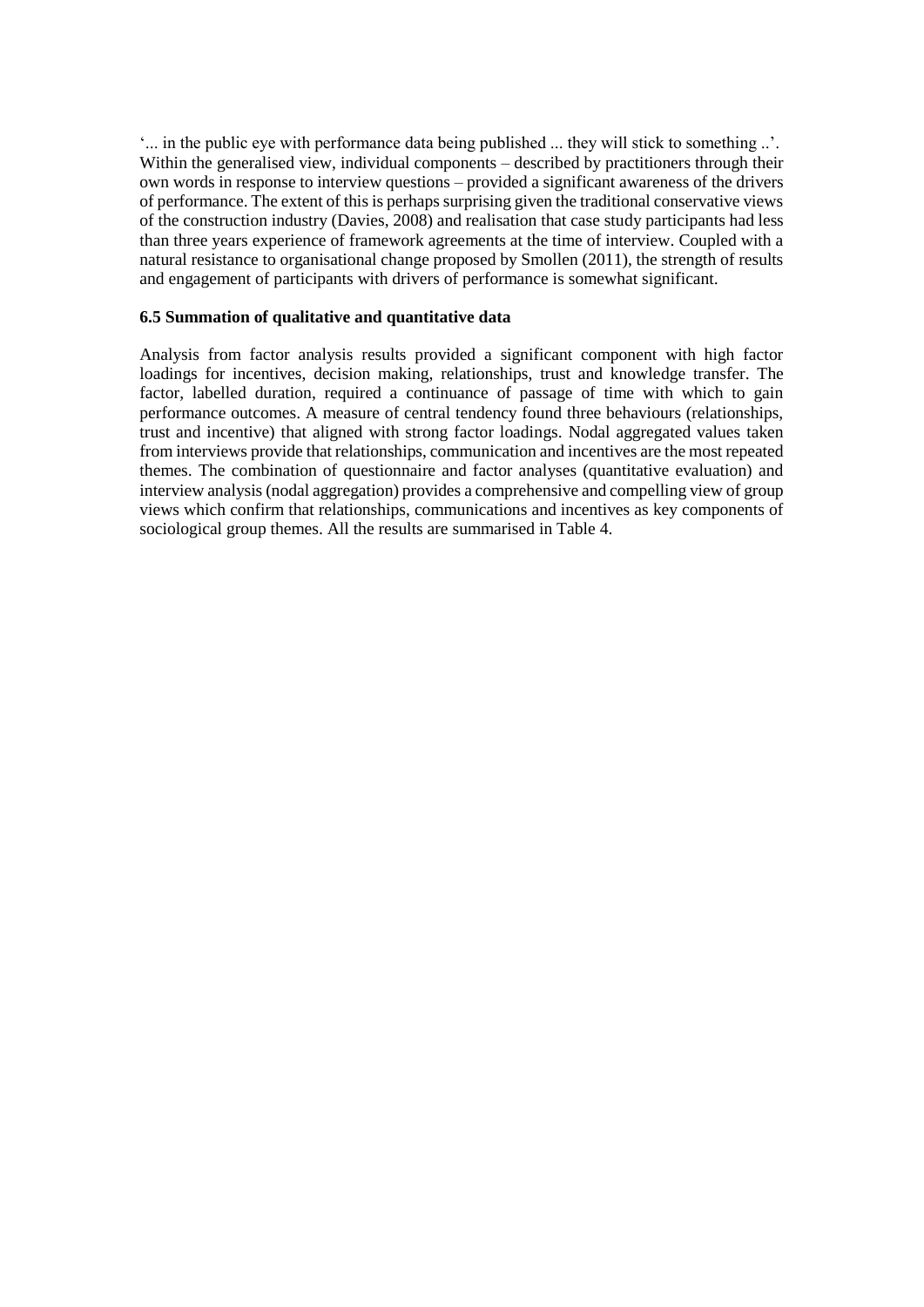| <b>Loaded factors from</b><br>factor analysis | <b>Rotated</b><br>component<br>value | <b>Central tendency</b><br>from questionnaire | Mean<br>value | <b>Significant qualitative</b><br>nodes from interviews | <b>Node</b><br>aggregate<br>value |
|-----------------------------------------------|--------------------------------------|-----------------------------------------------|---------------|---------------------------------------------------------|-----------------------------------|
| Relationships                                 | .725                                 | Relationships                                 | 3.92          | Relationships                                           | 174.56                            |
|                                               |                                      | Communication                                 | 3.49          | Communication                                           | 46.99                             |
|                                               |                                      | Trust                                         | 3.35          |                                                         |                                   |
| <b>Incentives</b>                             | .778                                 | Incentives                                    | 3.30          | <b>Incentives</b>                                       | 58.15                             |
|                                               |                                      | Motivation                                    | 3.30          |                                                         |                                   |
| Decision making                               | .772                                 |                                               |               |                                                         |                                   |
| Trust                                         | .636                                 |                                               |               |                                                         |                                   |
| Knowledge transfer                            | .608                                 |                                               |               |                                                         |                                   |

**Table 4: Summation of significant behaviour results**

### **7. Construction of performance model**

The tripartite data collection – pilot, questionnaire and interview – where results align provides confidence to conclusions made with the performance model, as shown at Figure 2.

Completion of the analytical phase of the research allows revaluation of performance model. Following an initial pilot placement of components, two constructs were prevalent. Construct one consisted of the operation of incentives through collection of project data being compiled into performance zones and forming incentivised drivers to encourage and maintain project performance levels. In the model construct one is labelled the operational construct. The influence of organisational group behaviour upon performance outcomes through integration of views from a class of technical professions is represented through construct two and this is labelled sociological construct.

Data analysis collated for the final model provided confirmation that the original constructs of the proposed model remained unchanged. At the centre of both models, performance and the desire to improve remained constant. Examination of each construct is undertaken to identify changes in the elemental components which appear in the construct. For the sociological construct, the proposed model identified incentives, motivation, satisfaction and relationships as prime behavioural components arising from a pilot study. Prime behavioural components for the final model following factor analysis, central tendency and qualitative node aggregation placed relationships, incentives and communication at the fore. The predominant underlying factor for the sociological construct was duration. Obviously longer duration of framework allows stronger relationships and communication to be developed between participants as well as more non-financial and financial incentives to be gained by contractors.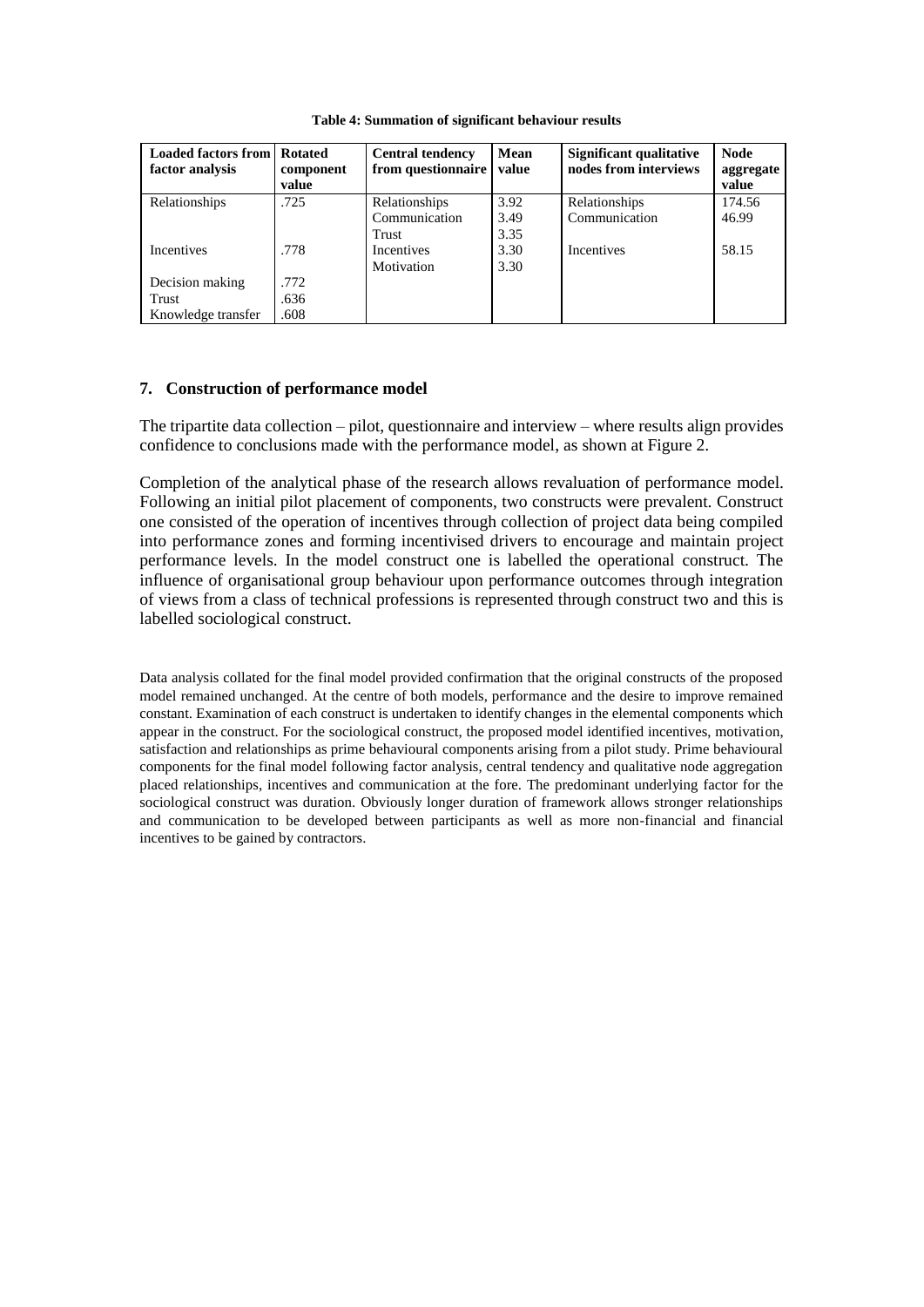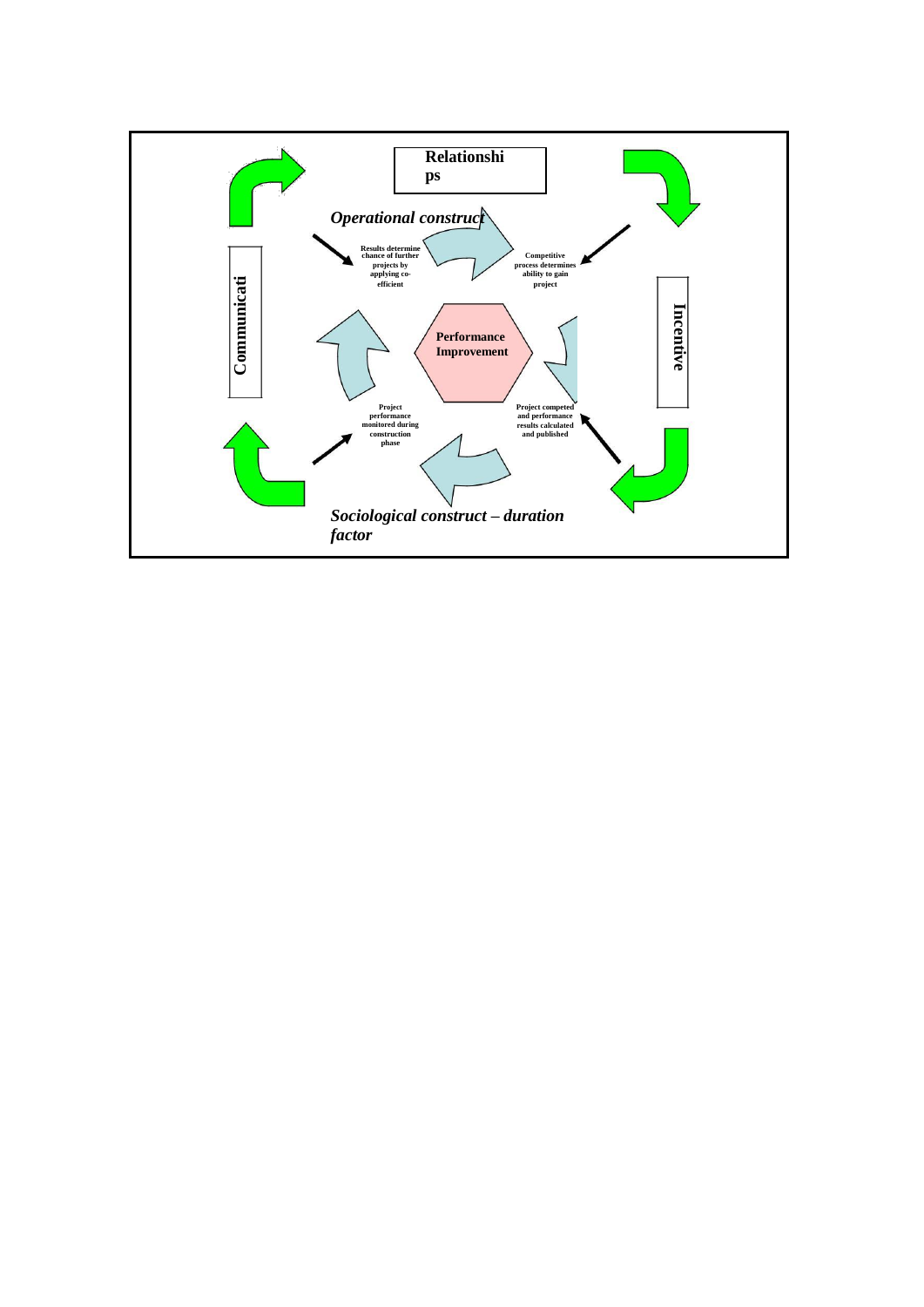#### **8. Conclusions**

The purpose of this research was to develop a contractor performance model for construction frameworks in order to achieve the expected project outcomes. The proposed model comprised a sociological construct developed from group performance theories consisting of ten identified behaviours, and an operational construct developed from performance management theories related toward measurement and operation of KPIs which are linked to reward systems. Such model focused on the impact of performance drivers initiated at procurement and construction phases upon contractor performance. Synthesis of results identified three significant behaviours – relationships, incentives and communication, set within a factor of duration. The underlying factor of duration reflects long term arrangements of framework agreements and allows development of the three significant behaviours. Reflection of the performance model through interviews confirms that operational methods and organisational behaviours drive performance in construction framework projects. Practically client project managers can apply the sociological and operational constructs of the model to effectively manage the contractor performance and drive the project outcomes for construction framework projects.

The case study projects are set predominantly in the field of highways maintenance. This has allowed detailed comparison of outcomes due to containment within a specific classification, but other types of projects could be explored. It is suggested that building projects are used for further research of the phenomena discovered so that the model can be further tested and become more robust. This research can also be expanded to other countries to confirm the model's applicability in international settings.

#### **9. References**

Audit Commission (2011). *Going the Distance: Achieving Value for Money in Road Maintenance*, Audit Commission, London.

- Akdemir, B., Erdem, O. and Polat, S. (2010). "Characteristics of High Performance Organisations. *Journal of Faculty of Economics and Administrative Sciences",* 15(1), 155-174.
- Banker, R.D., Charnes, A. and Cooper, W.W. (1984). "Some models for estimating technical and scale inefficiencies in data development analysis. *Management of Science"*, 30(9), 1078-1092.
- Bayliss, R., Cheung, S., Suen, H. and Wong, S.P. (2004). "Effective partnering tools in construction: a case study on MTRC TKE contract in Hong Kong. *International Journal of Project Management",* 14(3), 141-151.
- Belassi W. and Tukel, O. (1996). "A new framework for determining critical success/failure factors in projects.

*International Journal of Project Management"*, 14(3), 141-151.

- Berger, R.M. and Patchener, M.A. (1988). *Implementing the Research Plan*, Sage, London.
- Bresnen, M., and Marshall, N. (2000). "Motivation, commitment and the use of incentives in partnerships and alliances. *Journal of Construction Management and Economics"*, 18(5), 587-598.
- Cabinet Office (2011). *Government Construction Strategy*, Cabinet Office, London.
- Chan, A. and Chan, A. (2004). "Key performance indicators for measuring construction success. *Benchmarking: An International Journal"*, 11(2), 203-221
- Construction Excellence (2009). *Never Waste a Good Crisis – A Review of Progress since Rethinking Construction and Thoughts for our Future*, Construction Excellence, London.
- Culyer, A. (2001). "Equity: some theory and its policy implications", *Journal of Medical Ethics*, 27(4), 275-283. Davies, K. (2008). "Barriers or constraints? A review of development issues as they apply to construction IT",

*International Conference on Information Technology in Construction,* Santiago*,* Chile CIB W78 2008, 239-245.

- Dennison, H.S. (1925). *The Need for an Applied Psychology of Organisation, American Management Association Annual Convention Series: No. 13*, AMA, New York.
- Dennison, H.S. (1931). *Organizational Engineering*, Hive Publishing Co., Easton, PA.
- Department for Business, Innovation and Skills (2013).. *Industrial Strategy: Government and Industry in Partnership, Construction 2025,* Department for Business, Innovation & Skills (BIS), London.
- Department for Transport (2013). *Highways Maintenance Efficiency Programme (HEMP): Annual Plan 2014/15 – Improving Highways Efficiency*, Department for Transport, online at [http://www.highwaysefficiency.org.uk/about-us/hmeps-vision](http://www.highwaysefficiency.org.uk/about-us/hmeps-vision-and-annual-plan.html)[and-annual-plan.html. A](http://www.highwaysefficiency.org.uk/about-us/hmeps-vision-and-annual-plan.html)ccessed on March 20, 2015.

Eriksen, E.O. (2001). "Leadership in a communicative perspective", *Acta Sociologica*, 44(1), 21-35.

Egan, J. (1998). *Rethinking construction: Department of Trade and Industry (Construction Task Force)*, HMSO, London.